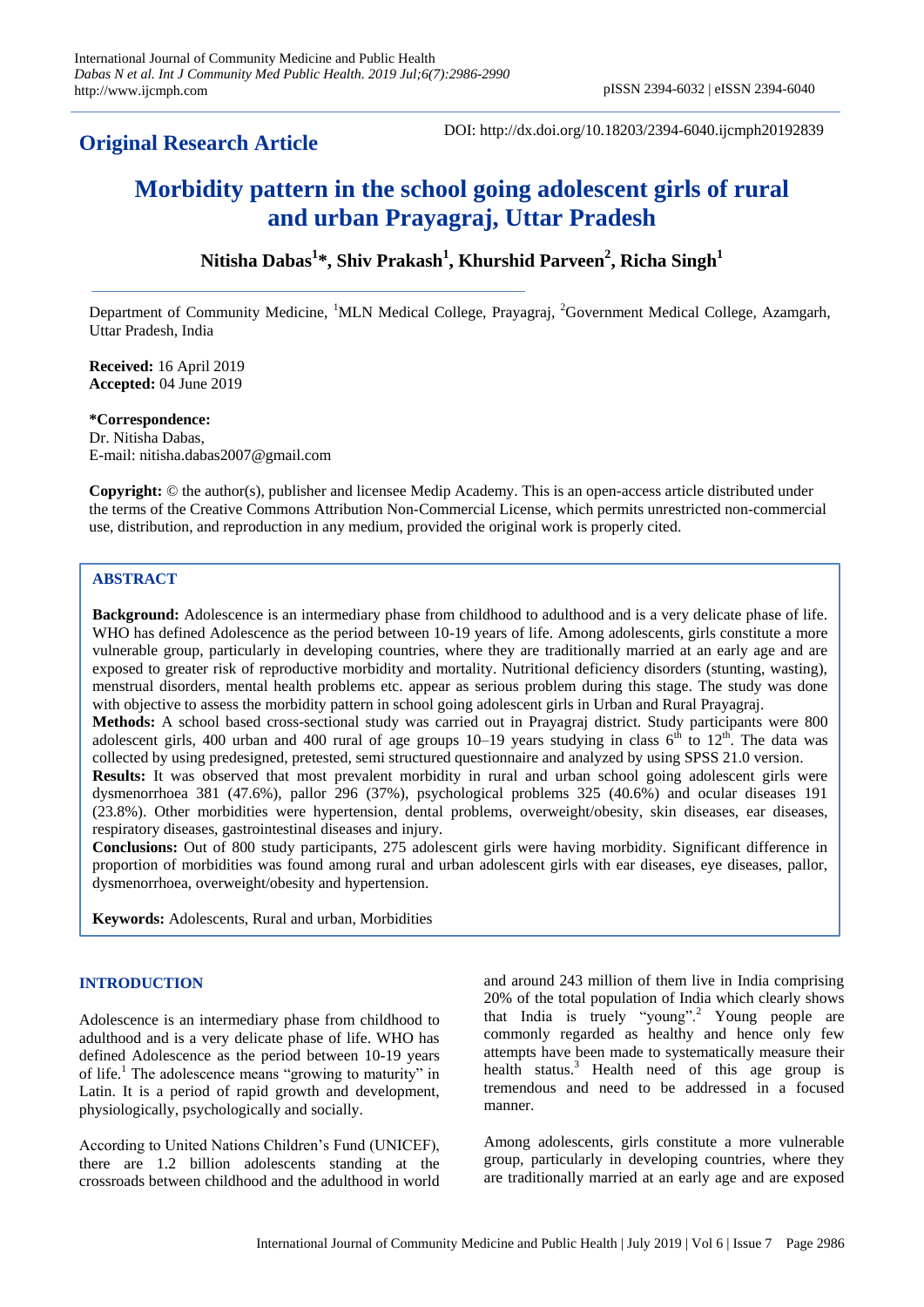to greater risk of reproductive morbidity and mortality. Parents perceptions, awareness, attitude and ambition about adolescents in respect of menstruation, ideal age of marriage, health risks associated with early marriage and childbirth and even food distribution within family are critical. Adolescent period is a growth stage of a girl's life, and also is a unique intervention point in the lifecycle for a number of reasons, It is the time when a girl is stepping from child to womanhood, which is accompanied with hormonal and physical changes marked by spurt in growth. Nutritional deficiency disorders (stunting, wasting), menstrual disorders, RTIs/ STIs/ HIV/ AIDS appear as serious problem during this stage. $4$ 

In our country discrimination against girl child continues to be practiced in various parts of the country. Our social and cultural values are such that the young girls are doing all the household work and even deprived of education. There is discrimination in attitude of family members and also in the amount of food given to girls in comparison to boys. Increased demand for growth, excessive menstrual loss and nutritional deprivation conspires to aggravate nutritional deficiency among adolescent girls, the future prospective mothers. Most adolescent girls are underweight and anaemic and giving birth to low birth weight babies.

The major health problems in adolescent age group in India are cited to be nutrient deficiency, macro-nutrient deficiency resulting in underweight (51%) and stunting (34%), micro-nutrient deficiencies especially iron deficiency resulting in anaemia, more common in girls (38.45%).<sup>6</sup> Important health issues which are more common in school going adolescents are malnutrition (31%), psychological problems (34%) including stress (27.3%), anxiety (38.7%), depression (31.9%), social phobia (27%), eye problem (31%), dental problem (35.34%) and in female menstrual problem accounting for 79.5%. Other health issue are skin diseases, tonsillitis, respiratory diseases and ear diseases.<sup>6-8</sup>

Adolescent girls are the mothers of tomorrow, and no edifice can be built on a foundation that is weak, and if we could not give a safe and secure today to the mother of tomorrow, it will be futile to expect the future generation to be mentally and physically healthy.<sup>9</sup>

Most of the studies on morbidity pattern of school going adolescent girls available have been conducted in western countries. In India, only a few studies are available and that too of urban area mostly. There is need of community based research studies for better understanding of morbidity pattern among school going adolescent girls of both rural and urban area and also comparison between them to understand the needs, perception and attitude of these girls toward their health. So, based on above facts the present study was carried out with the objective to study the morbidity pattern in rural and urban areas of Prayagraj district.

#### **METHODS**

#### *Setting and study design*

It was a cross-sectional study carried out on school going adolescent girls of rural and urban areas of Prayagraj district from September 2017 to September 2018. By using multistage random sampling technique, 800 adolescent girls were included in the study. After obtaining the informed consent and assuring full confidentiality to the study participants, a pre-designed and pre-tested self administered questionnaire prepared in both English and Hindi was given to the students according to their medium of instruction. Each question was elaborated one by one by the investigator and simultaneously students were asked to fill their answers in the questionnaire. The ailment for which the girl had to consult a doctor in last one year or with which she was suffering at present is considered as morbidity. Examination of each participant was also done. Similarly information was collected from all the selected students from the selected schools.

The data was analyzed using statistical software, SPSS Version 21. Chi- square tests and Z- test were used to test the associations between the different variables. P value less than 0.05 was considered as significant.

#### **RESULTS**

A total 800 school going adolescent girls, 400 rural and 400 urban of both government and private schools were studied.

|                                                             |                            |     | <b>Rural Urban</b> | <b>Total</b> |  |  |
|-------------------------------------------------------------|----------------------------|-----|--------------------|--------------|--|--|
|                                                             |                            |     |                    | N(%)         |  |  |
| <b>Adolescent</b><br>girl's age<br>categories<br>(in years) | $10-13$                    | 185 | 165                | 350 (43.8)   |  |  |
|                                                             | $14 - 16$                  | 160 | 181                | 341 (42.6)   |  |  |
|                                                             | 17-19                      | 55  | 54                 | 109 (13.6)   |  |  |
| <b>Religion</b>                                             | Hindu                      | 394 | 282                | 676 (84.5)   |  |  |
|                                                             | Muslim                     | 6   | 118                | 124(15.5)    |  |  |
| Caste<br>category                                           | General                    | 143 | 247                | 390 (48.7)   |  |  |
|                                                             | Other<br>backward<br>class | 184 | 119                | 303 (37.9)   |  |  |
|                                                             | <b>SC/ST</b>               | 73  | 34                 | 107(13.4)    |  |  |

#### **Table 1: Socio-demographic profile of school going adolescent girls.**

In our study, majority of the students belonged to (10-13 years) age group 43.8%, followed by (14-16 years) 42.6% and (17-19 years) 13.6%. Also, majority of adolescent girls i.e. 394 (98.5%) in rural and 282 (70.5%) in urban belonged to Hindu religion, while very few 06 (1.5%) in rural and 118 (29.5%) in urban belonged to Muslim religion. Most of adolescent girls in rural area belonged to other backward class i.e. 184 (46%),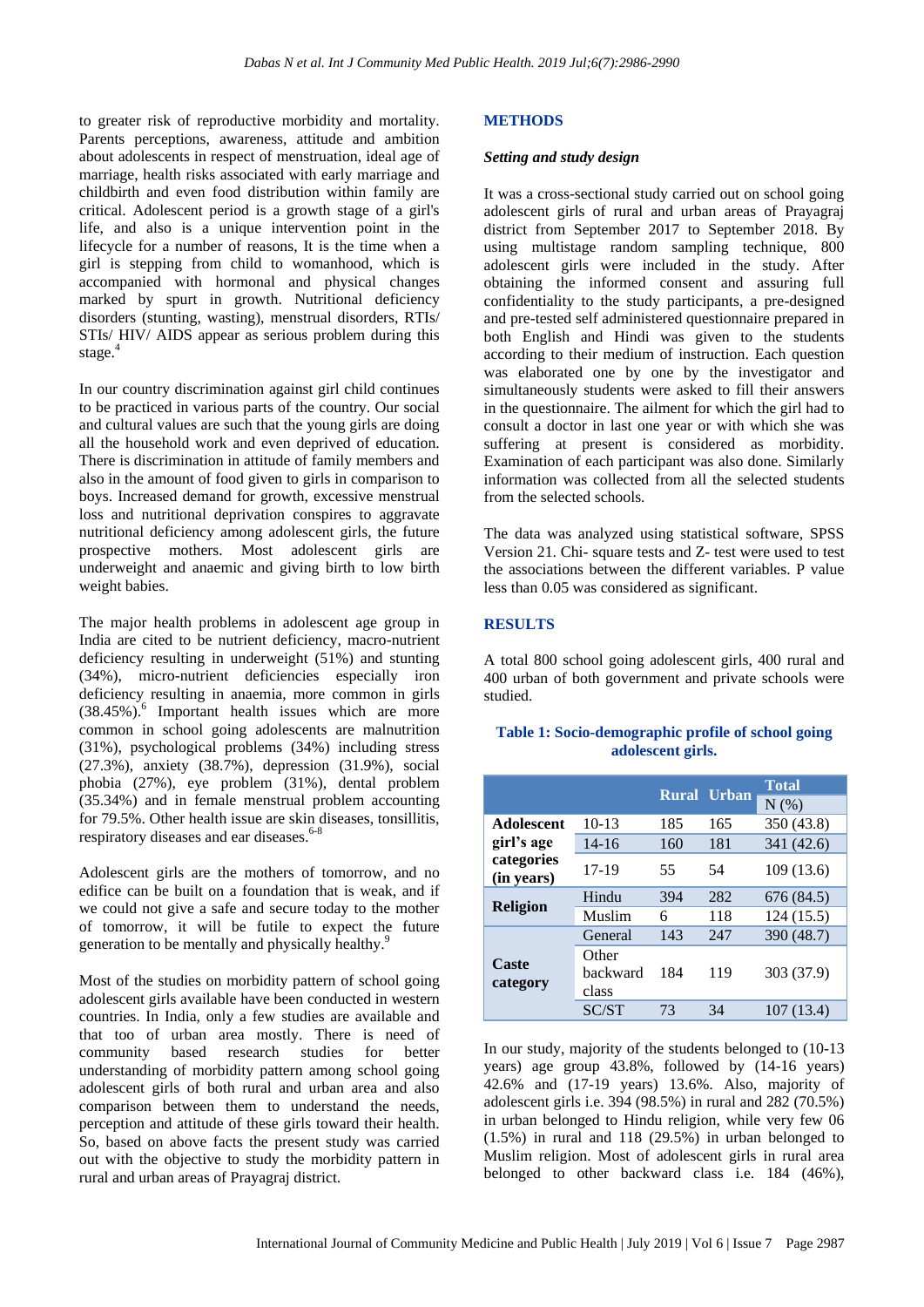followed by general category 143 (35.7%) and 73 (18.3%) belonged to schedule caste/ schedule tribe. Meanwhile the population of girls of General category predominated in urban areas i.e. 247 (61.7%) followed by other backward class 119 (29.8%) and schedule caste/ schedule tribe 34 (8.5%).

#### **Table 2: Distribution of school going adolescent girls according to their socio- economic status.**

| <b>SES</b>                         | <b>Rural</b><br>N(%)  | <b>Urban</b><br>N(%) | <b>Total</b><br>N(%)  |
|------------------------------------|-----------------------|----------------------|-----------------------|
| Class I (upper)                    | 19(4.7)               | 128(32)              | 147(18.4)             |
| <b>Class II</b><br>(upper middle)  | 89 (22.3)             |                      | 149 (37.2) 238 (29.8) |
| <b>Class III (lower</b><br>middle) | $127(31.7)$ 94 (23.5) |                      | 221(27.6)             |
| <b>Class IV</b><br>(upper lower)   | $129(32.3)$ 26 (6.5)  |                      | 155 (19.3)            |
| <b>Class V</b> (lower)             | 36(9)                 | 3(0.8)               | 39 (4.9)              |
| <b>Total</b>                       | 400                   | 400                  | 800                   |

The socioeconomic classification was based on modified B.G. Prasad's scale 2017, which showed that more of rural adolescent girls belonged to upper lower class [SES IV] (32.3%) and lower middle class [SES III] (31.7%), while among the adolescent girls belonging to urban background, majority (37.2%) belonged to upper middle class [SES II] and upper class [SES I] (32%).

The most prevalent diseases in rural and urban school going adolescent girls were dysmenorrhoea 381 (47.6%), dental problems 341 (42.6%), psychological problems 325 (40.6%), pallor 296 (37%) and ocular diseases 191 (23.8%). Other morbidities were pre-hypertension & hypertension 123 (15.4%), overweight/obesity 66 (8.25%), skin diseases 53 (6.6%), ear diseases 41 (5.1%), respiratory diseases 34 (4.25), injury 23 (2.9%), disease of cardiovascular system was seen in 2 (0.25%) and of neurological system in only 1 (0.125%) girl. Urban adolescent girls had higher prevalence of dysmenorrhoea, overweight/ obesity, psychological morbidity, hypertension, gastrointestinal problems, dental problems, respiratory disease, cardiovascular and neurological problems compared to rural school going adolescent girls. Significant differences in proportion of morbidities were found among rural and urban adolescent girls with ear diseases, eye diseases, pallor, dysmenorrhoea, overweight/obesity and pre-hypertension/hypertension.

**Table 3: The distribution of school going adolescent girls based on morbidity.**

|                                   | Rural $(n=400)$ |               | Urban $(n=400)$ |               | Total $(n=800)$ |               |         |
|-----------------------------------|-----------------|---------------|-----------------|---------------|-----------------|---------------|---------|
| <b>Disease</b>                    | No.             | $\frac{0}{0}$ | No.             | $\frac{0}{0}$ | No.             | $\frac{6}{9}$ | P value |
| Dysmenorrhoea*                    | 174             | 43.5          | 207             | 51.7          | 381             | 47.6          | < 0.05  |
| <b>Dental problem</b>             | 158             | 39.5          | 183             | 45.8          | 341             | 42.6          | >0.05   |
| <b>Psychological problem</b>      | 154             | 38.5          | 171             | 42.7          | 325             | 40.6          | >0.05   |
| Pallor/anaemia*                   | 169             | 42.2          | 127             | 31.7          | 296             | 37            | < 0.05  |
| Eye disease*                      | 108             | 27            | 83              | 20.8          | 191             | 23.8          | < 0.05  |
| Pre-hypertension/hypertension*    | 51              | 12.8          | 72              | 18            | 123             | 15.4          | < 0.05  |
| Under-weight*                     | 70              | 17.5          | 23              | 5.7           | 93              | 11.6          | < 0.05  |
| Overweight/obesity*               | $\overline{7}$  | 1.75          | 59              | 14.8          | 66              | 8.25          | < 0.05  |
| <b>Skin disease</b>               | 32              | 8             | 21              | 5.3           | 53              | 6.6           | >0.05   |
| Ear disease*                      | 29              | 7.25          | 12              | 3             | 41              | 5.1           | < 0.05  |
| <b>Respiratory disease</b>        | 16              | 4             | 18              | 4.5           | 34              | 4.25          | >0.05   |
| <b>Injury</b>                     | 13              | 3.25          | 10              | 2.5           | 23              | 2.9           | >0.05   |
| <b>Gastro-intestinal disorder</b> | 15              | 3.75          | 18              | 4.5           | 33              | 4.1           | >0.05   |
| Cardiovascular disorder           | $\Omega$        | $\Omega$      | $\overline{2}$  | 0.5           | $\overline{2}$  | 0.25          | >0.05   |
| <b>Neurological disease</b>       | $\theta$        | $\Omega$      |                 | 0.25          |                 | 0.125         | >0.05   |

 $(*p<0.05,$  significant).

#### **DISCUSSION**

In the present study more of rural adolescent girls (27%) had ocular problems as compared to (20.8%) urban adolescent girls. The most common ocular morbidity was refractive error, both in rural (22%) and urban area (18%). Similar findings were seen in a study conducted by Singh, et al in school going children in West Uttar Pradesh and found the prevalence of ocular morbidity 29.35%.<sup>9</sup> Sinha et al in a study conducted on Adolescent girls in Lucknow district found that eye problem was seen in 31% of adolescent girls.<sup>10</sup> In the present study more of urban school going adolescent girls (3.2%) had Hypertension as compared to (2.5%) of rural area and 12.5% adolescent girls were found to be prehypertensive. Similar findings were seen by Mohan et al in school going children of Ludhiana, Punjab found that prevalence of sustained hypertension was 6.69% in urban and in rural area it was  $2.56\%$ .<sup>11</sup> Beevi et al in a study done in students of Government higher secondary school, Kilimanoor, Trivandrum district observed that prevalence of hypertension was  $4.2\%$ , all were males.<sup>12</sup> 24.4%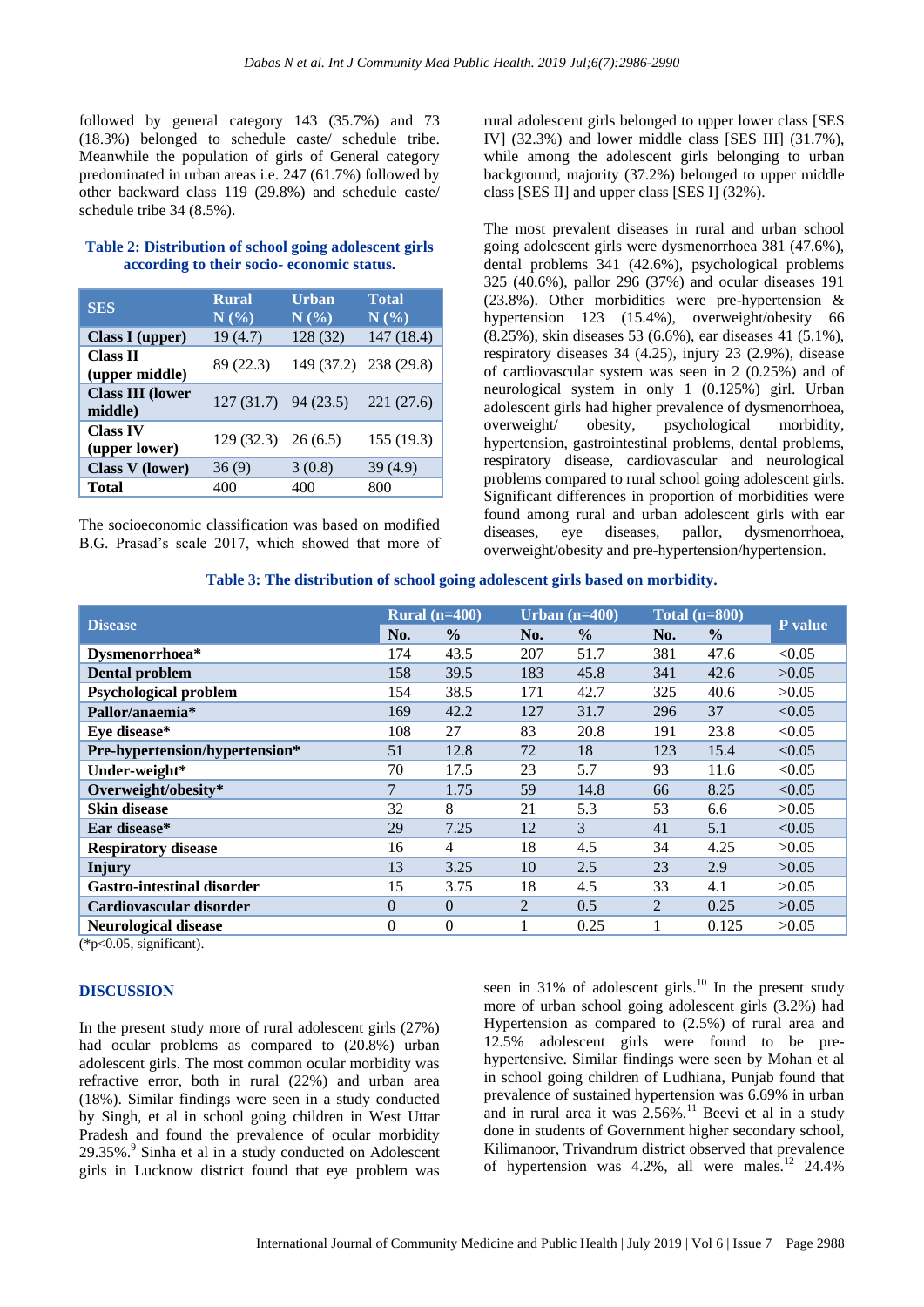(30.8% in males and 18.2% in females) were found to be pre hypertensive.

In the present study the prevalence of pallor among adolescent girls of rural area (42.2%) was found to be higher than (31.7%) girls of urban area. Similar findings were seen by Wasnik, et al in a study conducted in girls residing in hostels, Vizianagaram, Andhra Pradesh and found  $30\%$  of the girls having pallor.<sup>13</sup> Singh, et al conducted a study in adolescent girls of slums of Lucknow found the prevalence of pallor to be  $22.2\%$ .<sup>1</sup>

In the present study prevalence of overweight & obesity among urban girls was found to be 11.3% & 3.5%, whereas in rural area 1.8% were overweight.

Similar findings were seen in the study of Gupta et al who reported the prevalence of overweight 11.7% among urban adolescents in New Delhi.<sup>15</sup>

Bharti et al carried out a study in New Delhi and found that 4.4% of boys and 4.3% girls to be overweight, which is lower than the present study.<sup>16</sup>

In present study that most prevalent diseases in rural and urban school going adolescent girls was found to be dysmenorrhoea (47.6%).

Similar findings were seen in a study done by Waghachavare et al on students of Sangli, Maharashtra in which menstrual problems were reported by (58.4%) female students among which Dysmenorrhea (47%) was the commonest.<sup>17</sup> Mathiyalagen et al in a study conducted in adolescent school girls of Puducherry, found the prevalence of dysmenorrhea (82.2%) quite higher than our study.<sup>18</sup> Similarly Agarwal et al in a study in adolescent girls of Gwalior found that majority of the adolescent girls under study had experienced dysmenorrhea,  $(71.96\%)$ .<sup>19</sup>

In the present study more of rural adolescent girls (7.25%) had ear problem as compared to (3%) of urban girls. In total of (5.1%) adolescent girls were having some of the ear problems. Study by Dambhare, et al in school going adolescents of peri-urban area of Wardha district, found the prevalence of ear problem as (3.45%) which is comparable to our study, whereas Sinha et al conducted a school based study on adolescent girls in Lucknow district and found the prevalence of ear disease  $(11.5\%)$ <sup>20,21</sup>

# **CONCLUSION**

The present study highlighted that prevalence of certain diseases such as dysmenorrhoea, obesity, psychological morbidity, hypertension, gastrointestinal problem, dental problem, respiratory disease, cardiovascular and neurological problems were more in urban school going adolescent girls which could be due to sedentary life style, more consumption of fast food and lack of adequate physical activities whereas the prevalence of eye diseases, pallor, skin diseases, ear diseases, underweight and injury were more in adolescent girls of rural areas which could be attributed to lower socio-economic status, less educated parents, lesser opportunities as most of their parents were labourer or farmer and they had to involve in household work. Gynaecological morbidity was found to be the most common morbidity among adolescent girls and most of them were not aware about the health risk associated with it. Considering the above problems, following recommendations should be implied at school level: Information about menarche & reproductive health should be introduced and strongly reinforced in the school curriculum from  $5<sup>th</sup>$  class onward along with the involvement of parents especially in rural areas and particularly mothers to wipe out the age old misconceptions. A periodical and regular health check-up with concerted efforts towards their nutrition along with focused health education will improve the health and nutritional status of these school going adolescents. Prevention of obesity in children is easier than the adults. Based on the findings of this study it is recommended that consumption of high fat and high energy (Junk foods) and snacking in between the meals should be avoided by children. Sedentary life style should be discouraged. Increase physical activity like playing outdoor games, walking, cycling should be encouraged in children.

# *Strength and limitation*

Most morbidity was elicited by asking questions, self reporting and simple clinical examination without any further confirmation by other laboratory investigations, because of which morbidity may have been underestimated or missed.

The strength of the study lies in the fact that very few comparative studies have been done on school going adolescent girls to assess the morbidity pattern in Northern India, which will help to specify the need of adolescent girls in these areas which will further contribute in strengthening the on-going preventive and curative aspect of health services and better utilization of them.

*Funding: No funding sources Conflict of interest: None declared*

*Ethical approval: The study was approved by the Institutional Ethics Committee*

# **REFERENCES**

- 1. World Health Organization. Programming for adolescent health and development. WHO Technical Report Series No.886; 1996: 2.
- 2. UNICEF State of Worlds Children-2011 Adolescence: An age of Opportunity Available at: http://www.unicef.org/sowc2011/pdfs/India.pdf. Accessed on 3 June 2018.